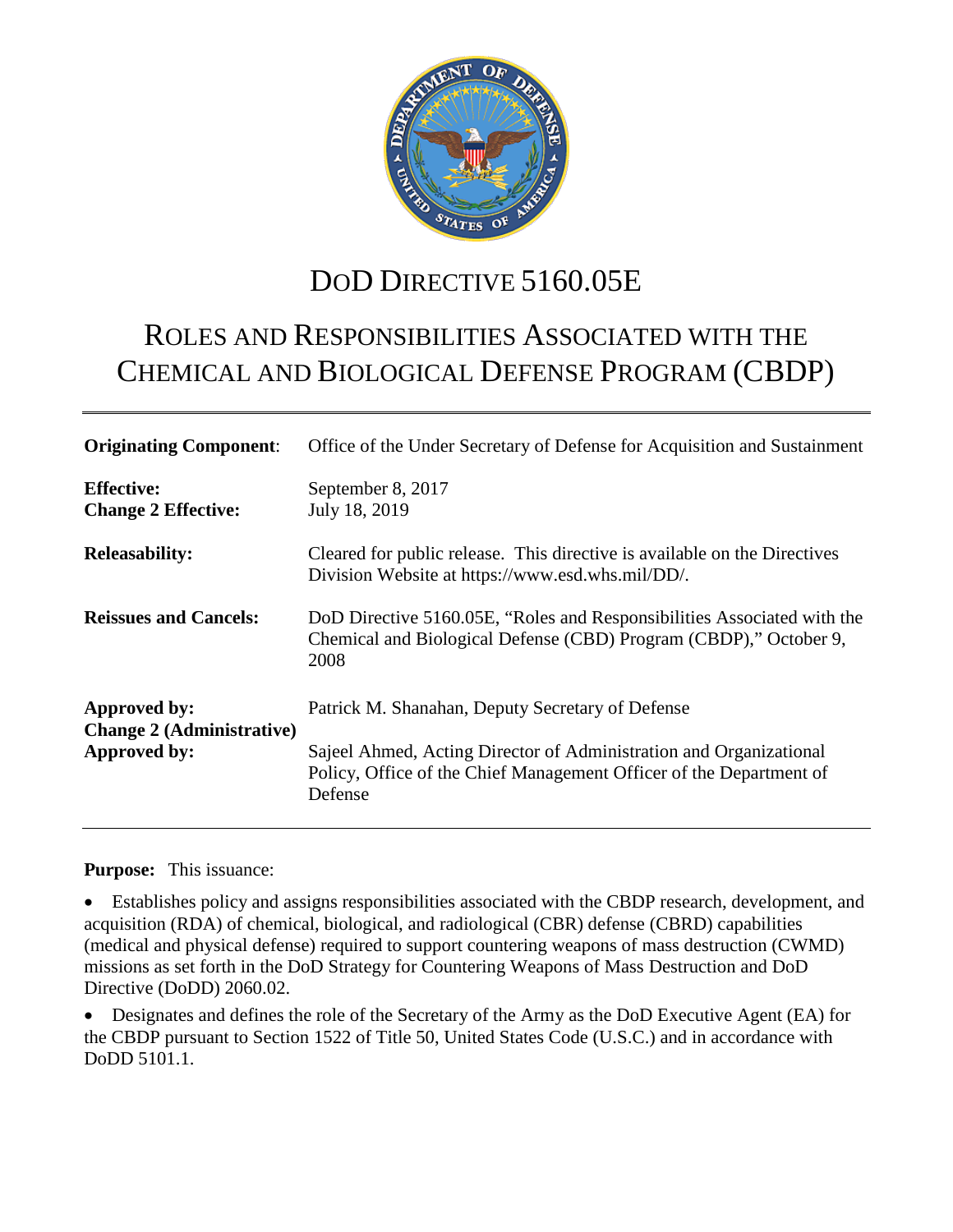## **TABLE OF CONTENTS**

| 2.1. Under Secretary of Defense for Acquisition and Sustainment (USD(A&S)) 4               |  |
|--------------------------------------------------------------------------------------------|--|
| 2.2. Assistant Secretary of Defense for Nuclear, Chemical, and Biological Defense Programs |  |
|                                                                                            |  |
| 2.4. Deputy Assistant Secretary of Defense for Chemical and Biological Defense Programs    |  |
|                                                                                            |  |
|                                                                                            |  |
|                                                                                            |  |
|                                                                                            |  |
|                                                                                            |  |
| 2.10. Assistant Secretary of Defense for Homeland Defense and Global Security 7            |  |
|                                                                                            |  |
|                                                                                            |  |
|                                                                                            |  |
|                                                                                            |  |
|                                                                                            |  |
|                                                                                            |  |
|                                                                                            |  |
|                                                                                            |  |
|                                                                                            |  |
|                                                                                            |  |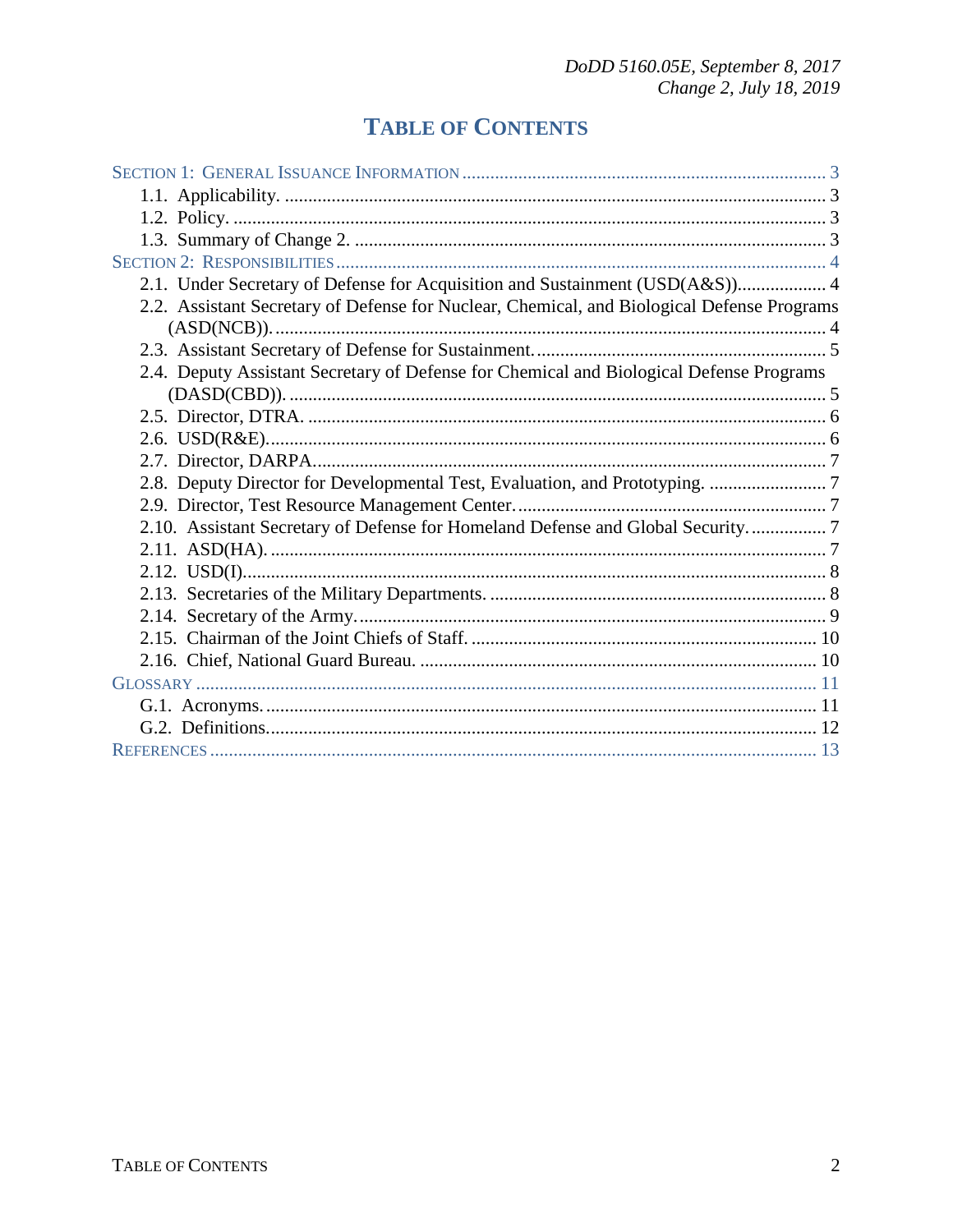## **SECTION 1: GENERAL ISSUANCE INFORMATION**

<span id="page-2-1"></span><span id="page-2-0"></span>**1.1. APPLICABILITY.** This issuance applies to OSD, the Military Departments, the Office of the Chairman of the Joint Chiefs of Staff and the Joint Staff, the Combatant Commands, the Office of the Inspector General of the Department of Defense, the Defense Agencies, the DoD Field Activities, and all other organizational entities within the DoD (referred to collectively in this issuance as the "DoD Components").

<span id="page-2-2"></span>**1.2. POLICY.** The DoD will:

a. Carry out a coordinated CBDP that:

(1) Is a special interest program under the oversight of the Defense Acquisition Executive.

(2) Maintains close and continuous coordination between CBR physical defense programs and CBR medical defense programs. Coordinations will develop and acquire a family of integrated and interoperable CBRD capabilities that enable CWMD missions and enable military forces to operate successfully in chemical, biological, radiological, and nuclear (CBRN) environments.

(3) Places the DoD CBDP funding requests for each fiscal year as a separate account with a single program element for each category of research, development, test, and evaluation (RDT&E); procurement; and military construction in accordance with Section 1522 of Title 50, U.S.C.

b. Be in full compliance with the provisions of the Convention on the Prohibition of the Development, Production and Stockpiling of Bacteriological (Biological) and Toxin Weapons and on Their Destruction and the Convention on the Prohibition of the Development, Production, Stockpiling and use of Chemical Weapons and on Their Destruction; the United States is a State Party to both treaties. Issues related to questions of compliance will be addressed in accordance with DoDD 2060.01.

c. Comply fully with the requirements of Parts 712-717 and 742.2 of Title 15, Code of Federal Regulations; Parts 120-130 of Title 22, Code of Federal Regulations; and DoD Instruction (DoDI) 2040.02.

<span id="page-2-3"></span>**1.3. SUMMARY OF CHANGE 2.** This change is administrative and updates references and organizational symbols for accuracy and to reflect the reorganization of the Office of the Under Secretary of Defense for Acquisition, Technology, and Logistics (USD(AT&L)), pursuant to the July 13, 2018 Deputy Secretary of Defense Memorandum.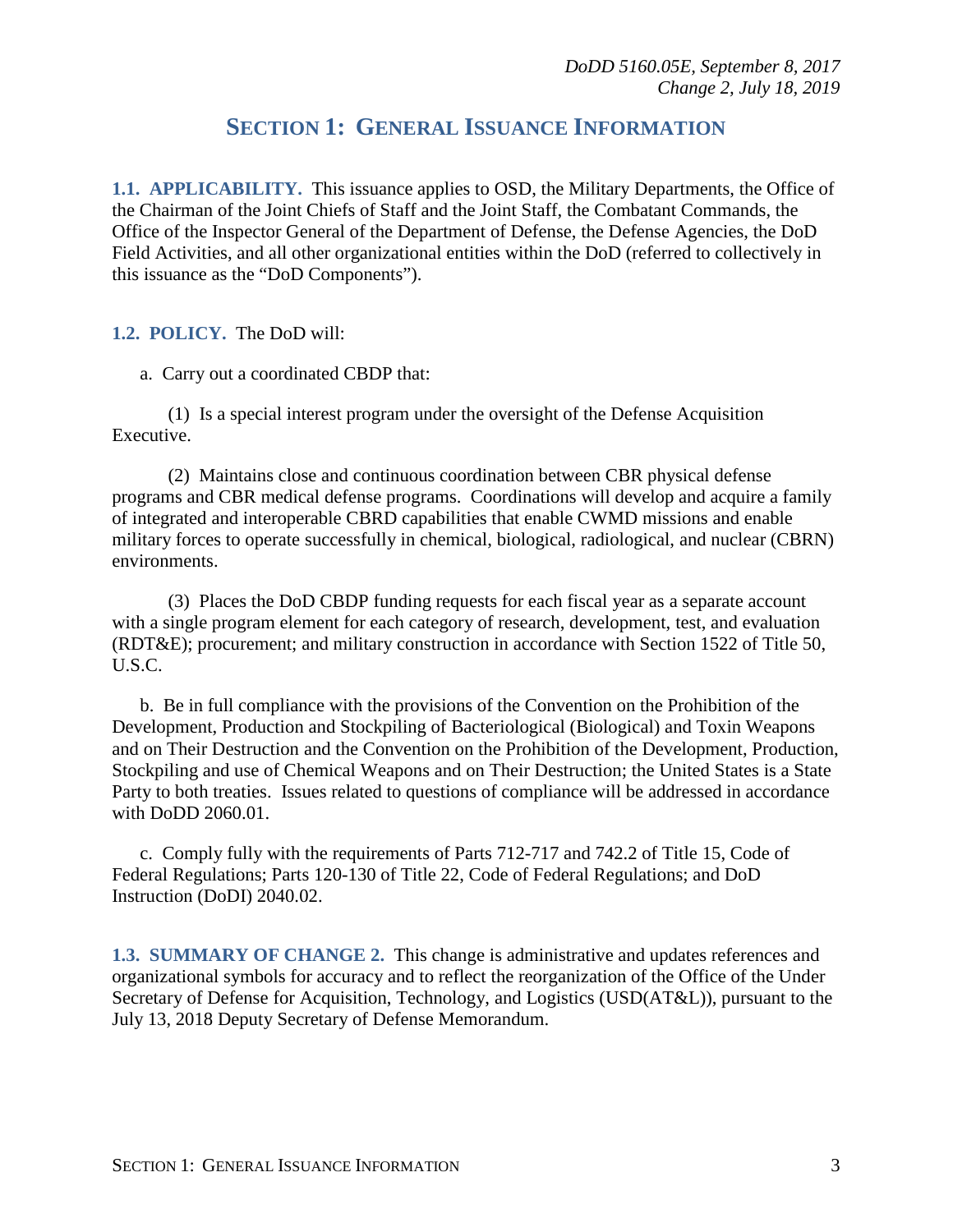## **SECTION 2: RESPONSIBILITIES**

#### <span id="page-3-1"></span><span id="page-3-0"></span>**2.1. UNDER SECRETARY OF DEFENSE FOR ACQUISITION AND SUSTAINMENT (USD(A&S)).** The USD(A&S):

a. Oversees:

(1) DoD RDA programs to ensure they support the DoD Strategy for Countering Weapons of Mass Destruction and CWMD policy in accordance with DoDD 2060.02.

(2) The activities of the DoD EA for the CBDP as required by DoDD 5101.1.

b. Directs resourcing, in coordination with the Under Secretary of Defense(Comptroller)/ Chief Financial Officer, for the CBDP to execute the RDA requirements for the development and fielding of priority DoD CBRD capabilities.

c. Coordinates intelligence-related RDA and chemical, biological, radiological, and nuclear defense (CBRND) programs and activities with the Under Secretary of Defense for Intelligence (USD(I)) in accordance with DoDD 5143.01.

#### <span id="page-3-2"></span>**2.2. ASSISTANT SECRETARY OF DEFENSE FOR NUCLEAR, CHEMICAL, AND BIOLOGICAL DEFENSE PROGRAMS (ASD(NCB)).** Under the authority, direction, and control of the USD(A&S), the ASD(NCB):

a. Serves as the principal advisor to the Secretary of Defense, the Deputy Secretary of Defense, and the USD(A&S) on chemical and biological defense, including all matters related to the RDA of CBRND materiel in accordance with Section 138 of Title 10, U.S.C. and DoDD 5134.08.

b. Oversees and integrates RDA of CBRND capabilities supporting the objectives to: reduce incentives to pursue, possess, and employ weapons of mass destruction (WMD); increase barriers to WMD acquisition, proliferation, and use; manage WMD risks, including WMD terrorism risks; and deny the effects of current and emerging WMD threats through layered, integrated defenses across a spectrum of active and passive measures in accordance with the DoD Strategy for Countering Weapons of Mass Destruction; Section 1522 of Title 50, U.S.C.; and DoDDs 5000.01 and 5134.08.

c. Coordinates with the DoD EA for the CBDP, the Chairman of the Joint Chiefs of Staff, the Under Secretary of Defense for Policy (USD(P)), and the Under Secretary of Defense for Personnel and Readiness (USD(P&R)) to direct CBRND RDA in accordance with DoDD 2060.02 and the DoD Strategy for Countering Weapons of Mass Destruction.

d. Provides strategic guidance with priorities, goals, and objectives for CBRND RDA investments as part of the Planning, Programming, Budgeting, and Execution (PPBE) process.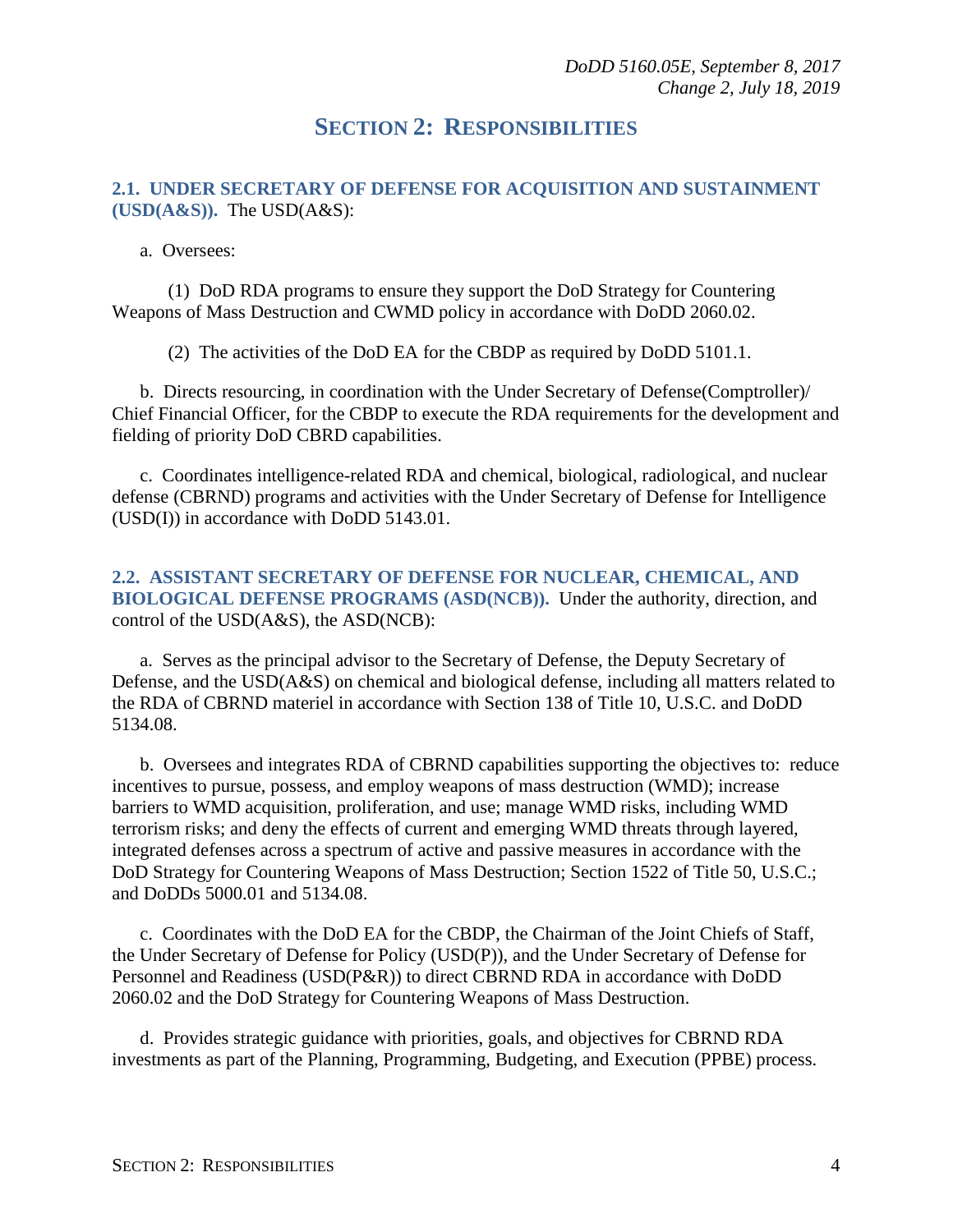<span id="page-4-0"></span>**2.3. ASSISTANT SECRETARY OF DEFENSE FOR SUSTAINMENT.** Under the authority, direction, and control of the USD(A&S), the Assistant Secretary of Defense for Sustainment coordinates with the ASD(NCB) on DoD RDT&E real property infrastructure critical to RDA of CBRD capabilities.

#### <span id="page-4-1"></span>**2.4. DEPUTY ASSISTANT SECRETARY OF DEFENSE FOR CHEMICAL AND**

**BIOLOGICAL DEFENSE PROGRAMS (DASD(CBD)).** Under the authority, direction, and control of the USD(A&S) through the ASD(NCB), exercises overall coordination, oversight, and integration of the CBDP pursuant to Section 1522 of Title 50, U.S.C., and in accordance with the April 22, 2003 USD(AT&L) Memorandum, the DASD(CBD):

a. Executes oversight of CBDP funds, RDA activities, PPBE processes, and interagency and international coordination.

b. Establishes a governance framework to support oversight and resolve cross-cutting CBDP issues.

c. Develops risk-informed policies and guidance in support of CBDP RDA activities that:

(1) Align CBDP activities and investments with national and DoD guidance in support of CWMD missions.

(2) Promote balanced doctrine, organization, training, materiel, leadership and education, personnel, facilities, and policy solutions for CBRD capability requirements.

d. Coordinates with:

(1) Interagency and international partners on CBRD RDA matters of national interest.

(2) USD(P) on positions with CBRD RDA matters of national interest in advance of international engagements.

(3) Under Secretary of Defense for Research and Engineering (USD(R&E)) on PPBE issues associated with RDT&E Budget Activities 1-4 as defined in DoD 7000.14-R.

e. Executes overall coordination, integration, and oversight of DoD infrastructure required to perform CBDP-related RDT&E and operational mission support by:

(1) Coordinating with the Assistant Secretary of Defense for Health Affairs (ASD(HA)); the DoD EA for the CBDP; the Secretaries of the Military Departments; the Director, Defense Advanced Research Projects Agency (DARPA); and the Director, Defense Threat Reduction Agency (DTRA), to plan, program, and budget for DoD CBDP infrastructure and core scientific capabilities, including laboratories and associated safety, security, and control measures.

(2) Establishing procedures to maintain continuous insight with respect to inventory of RDT&E infrastructure supporting CBDP.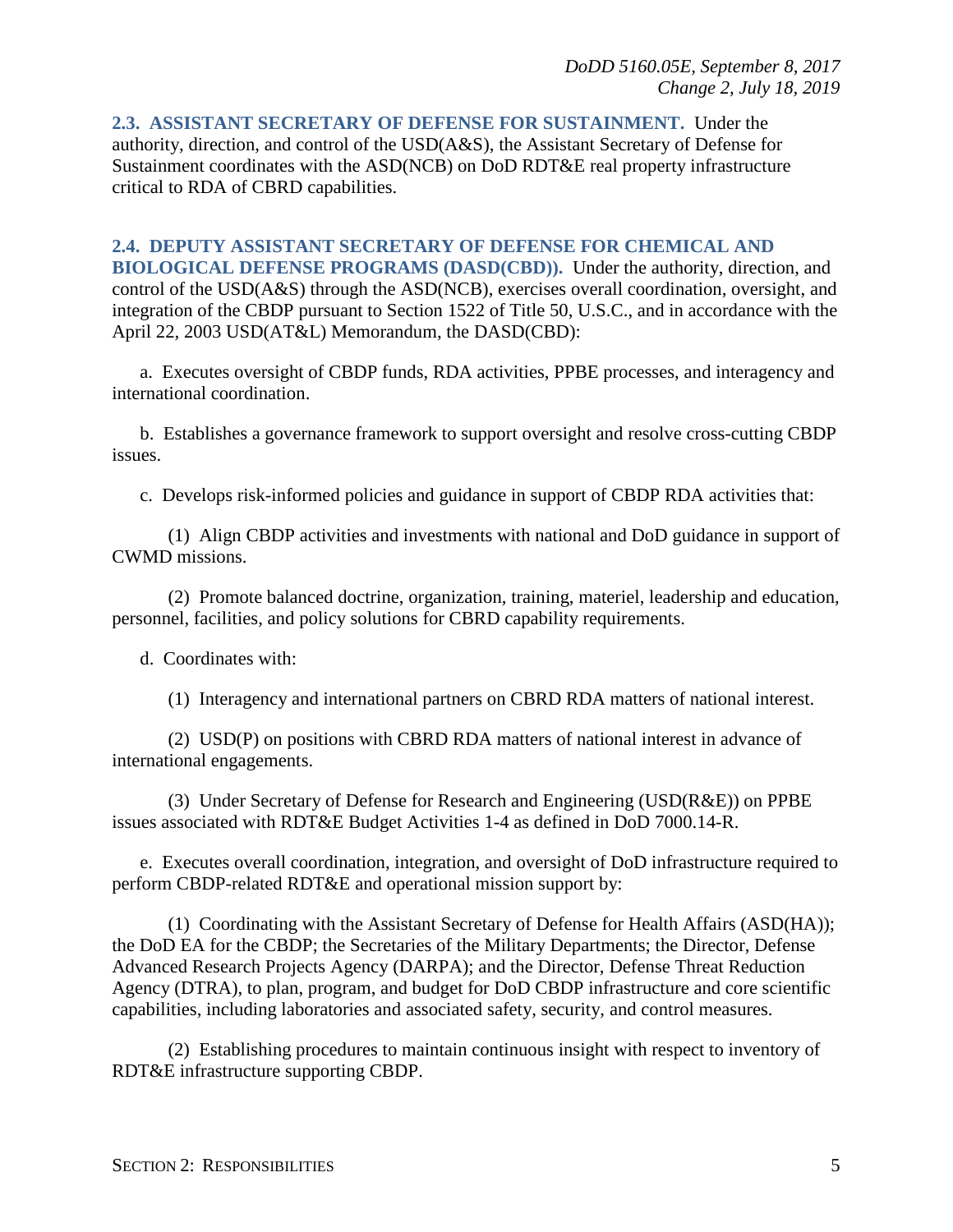(3) Advising ASD(NCB) throughout the PPBE processes regarding infrastructure resource requirements to meet mission objectives.

f. Oversees and integrates RDA activities for joint radiological defense programs. Coordinates with the ASD(HA) for joint radiological medical defense RDA activities.

g. Develops and coordinates the annual report to Congress on Chemical and Biological Warfare Defense pursuant to Section 1523 of Title 50, U.S.C.

h. Coordinates with the DoD EA for the CBDP for the independent analysis and program integration support required to execute the responsibilities in this section.

<span id="page-5-0"></span>**2.5. DIRECTOR, DTRA.** Under the authority, direction, and control of the USD(A&S) through the ASD(NCB); in accordance with DoDDs 5105.62 and 5134.08; and consistent with the April 22, 2003 USD(AT&L) memorandum; the Director, DTRA:

a. Exercises funds management responsibility for the CBDP and designates an accountable official to perform the funds management functions for the CBDP under the oversight of the ASD(NCB) and in compliance with applicable financial policy, standards, and principles.

b. Establishes and maintains the Joint Science and Technology Office for CBD to direct and manage the CBDP science and technology (S&T) programs using RDT&E Budget Activities 1-3 as defined in DoD 7000.14-R.

c. Consistent with appropriate guidance, coordinates and integrates S&T plans and budgets with DoD laboratories, industry, academia, international partners, and other government agencies and laboratories to support acquisition programs for the DoD Components, other organizations, and DTRA's core mission in areas related to CBRND, which includes:

(1) Coordinating with the Secretaries of the Military Departments to plan, program, and budget to preserve core S&T competencies necessary to conduct core CBDP RDT&E activities in the DoD laboratories and other organizations.

(2) Providing support to DoD Component analytical processes to evaluate current and future CBRN threats, and resultant risks and capability needs.

d. Manages the CBDP Joint Technology Demonstration process in coordination with the Joint Requirements Office for CBRN Defense (JRO-CBRND), Joint Program Executive Office for Chemical, Biological, Radiological, and Nuclear Defense, and the Secretaries of the Military Departments.

<span id="page-5-1"></span>**2.6. USD(R&E).** In accordance with DoDD 5134.3 and the July 13, 2018 Deputy Secretary of Defense Memorandum, the USD(R&E) coordinates with the ASD(NCB) on:

a. Development of policy as it relates to laboratories critical to RDA of CBRD capabilities, including infrastructure.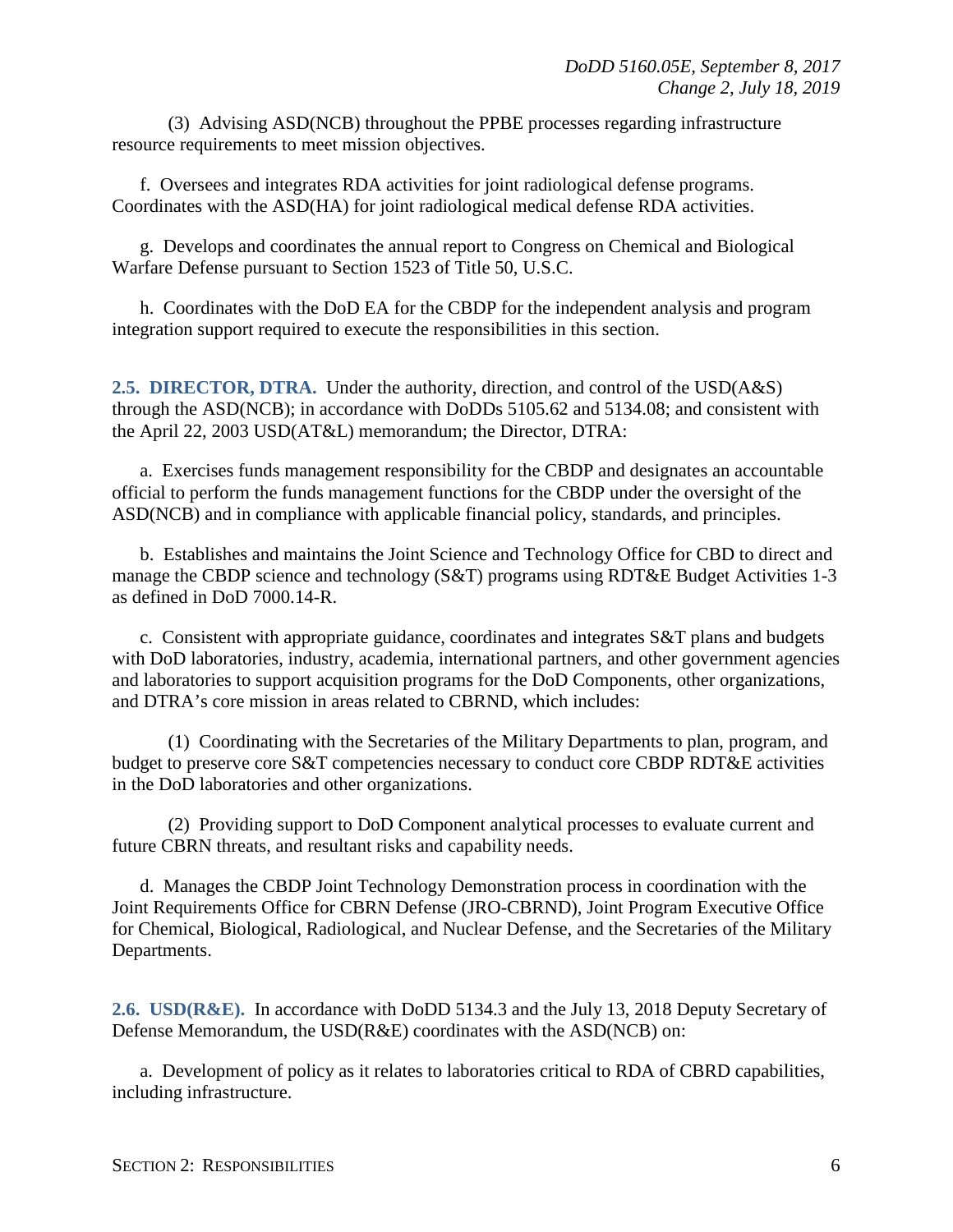b. The review and assessment of S&T related to CBRD capabilities.

<span id="page-6-0"></span>**2.7. DIRECTOR, DARPA.** Under the authority, direction, and control of the USD(R&E) and in accordance with Section 1522 of Title 50, U.S.C., the Director, DARPA, may conduct a program of basic and applied research and advanced technology development on chemical and biological warfare defense technologies and systems. If such a program is conducted, the Director, DARPA, must:

a. Coordinate with Director, DTRA, DASD(CBD), and the Military Departments in order to avoid unnecessary duplication of the chemical and biological warfare defense activities.

b. Establish a separate program element in the DARPA budget for these efforts.

#### <span id="page-6-1"></span>**2.8. DEPUTY DIRECTOR FOR DEVELOPMENTAL TEST, EVALUATION, AND**

**PROTOTYPING.** Under the authority, direction, and control of the USD(R&E) as the principal advisor for developmental test and evaluation, and, in accordance with DoDI 5134.17, the Deputy Director for Developmental Test, Evaluation, and Prototyping develops policy and guidance for the conduct, including planning, execution, and reporting, of developmental test and evaluation related to the DoD CBDP.

<span id="page-6-2"></span>**2.9. DIRECTOR, TEST RESOURCE MANAGEMENT CENTER.** Under the authority, direction, and control of the USD(R&E), and in accordance with DoDD 5105.71, the Director, Test Resource Management Center, coordinates with the ASD(NCB) concerning the infrastructure and personnel required to accomplish the test and evaluation (T&E) mission as it relates to the RDA of CBRD capabilities.

#### <span id="page-6-3"></span>**2.10. ASSISTANT SECRETARY OF DEFENSE FOR HOMELAND DEFENSE AND GLOBAL SECURITY.** Under the authority, direction, and control of the USD(P), and in accordance with DoDDs 5111.13, 5111.18, and 2060.02, the Assistant Secretary of Defense for Homeland Defense and Global Security:

a. Develops, coordinates, and oversees the implementation and integration of DoD CWMD policy as set forth in the DoD Strategy for Countering Weapons of Mass Destruction and DoD policy for preparedness and response to domestic CBRN incidents.

b. Coordinates with the ASD(NCB) on CWMD planning and programming priorities for the RDA and use of CBRN defense capabilities.

<span id="page-6-4"></span>**2.11. ASD(HA).** Under the authority, direction, and control of the USD(P&R), the ASD(HA):

a. Serves as the principal advisor to the Secretary of Defense, Deputy Secretary of Defense, and USD(P&R) for clinical health care and health surveillance aspects of CBRN medical defense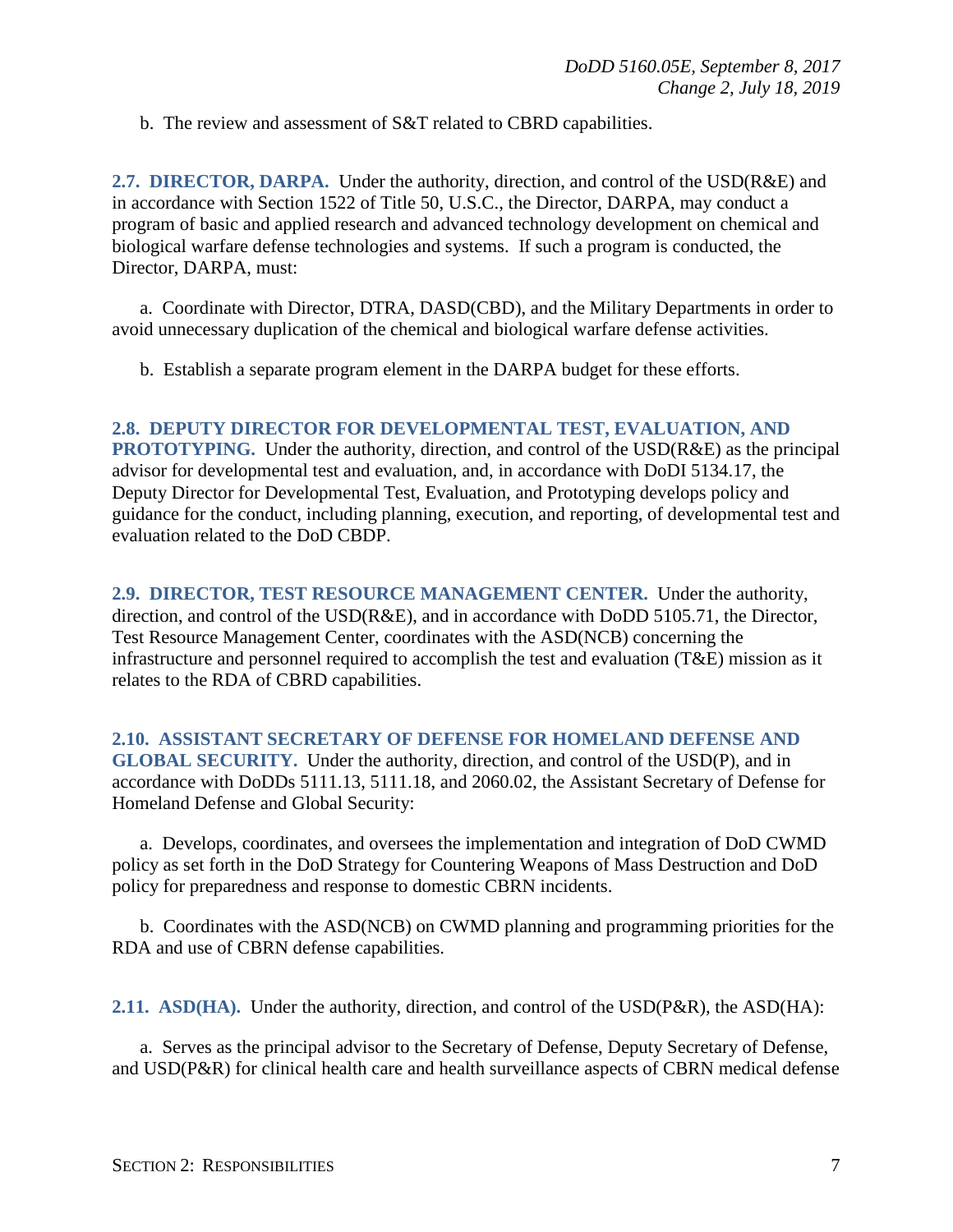programs, and deployment matters as they pertain to force health protection and readiness for DoD support to CWMD in accordance with DoDD 2060.02.

b. Coordinates with the ASD(NCB) on:

(1) CBRN medical materiel RDA activities and the development of policy for the prophylaxis, diagnosis, and treatment of DoD personnel as it relates to CBRN medical defense in accordance with DoDD 5136.01.

(2) Medical laboratory infrastructure, personnel, and facilities.

(3) Medical readiness of DoD forces to respond to CBRN threats.

c. Prepares and submits the DoD Unified Medical Program Budget, including the operational sustainment of biological defense vaccines and other CBRN medical materiel, in coordination with the Secretaries of the Military Departments and the Director, Defense Health Agency.

<span id="page-7-0"></span>**2.12. USD(I).** The USD(I):

a. Through the Director, Defense Intelligence Agency, and pursuant to DoDD 5143.01 and DoDI 5000.02, provides all required intelligence support for the validation and prioritization of CBRN threats to DoD personnel, systems, equipment, and facilities.

b. Provides advice and assistance to the USD(A&S), other DoD officials, or entities in the U.S. Government concerning CBRND acquisition programs that significantly affect defense intelligence, counterintelligence, and security programs or organizations pursuant to DoDD 5143.01.

c. Identifies opportunities to exploit advances in technology to enhance CBRND-related intelligence, counterintelligence, and security capabilities of the Department.

d. Oversees RDT&E of national intelligence program-funded CWMD programs subject to DoD acquisition regulations and Sections 139 and 2399 of Title 10, U.S.C., in coordination with the Director of National Intelligence, the USD(A&S), the USD(R&E), and other OSD Principal Staff Assistants, as appropriate.

<span id="page-7-1"></span>**2.13. SECRETARIES OF THE MILITARY DEPARTMENTS.** The Secretaries of the Military Departments:

a. Organize, train, equip, and otherwise prepare their respective forces to counter WMD.

b. Develop and validate operational concepts and Military Department annexes to joint and Military Service-sponsored CBRD capability requirement documents, consistent with the Joint Capabilities Integration and Development System (JCIDS).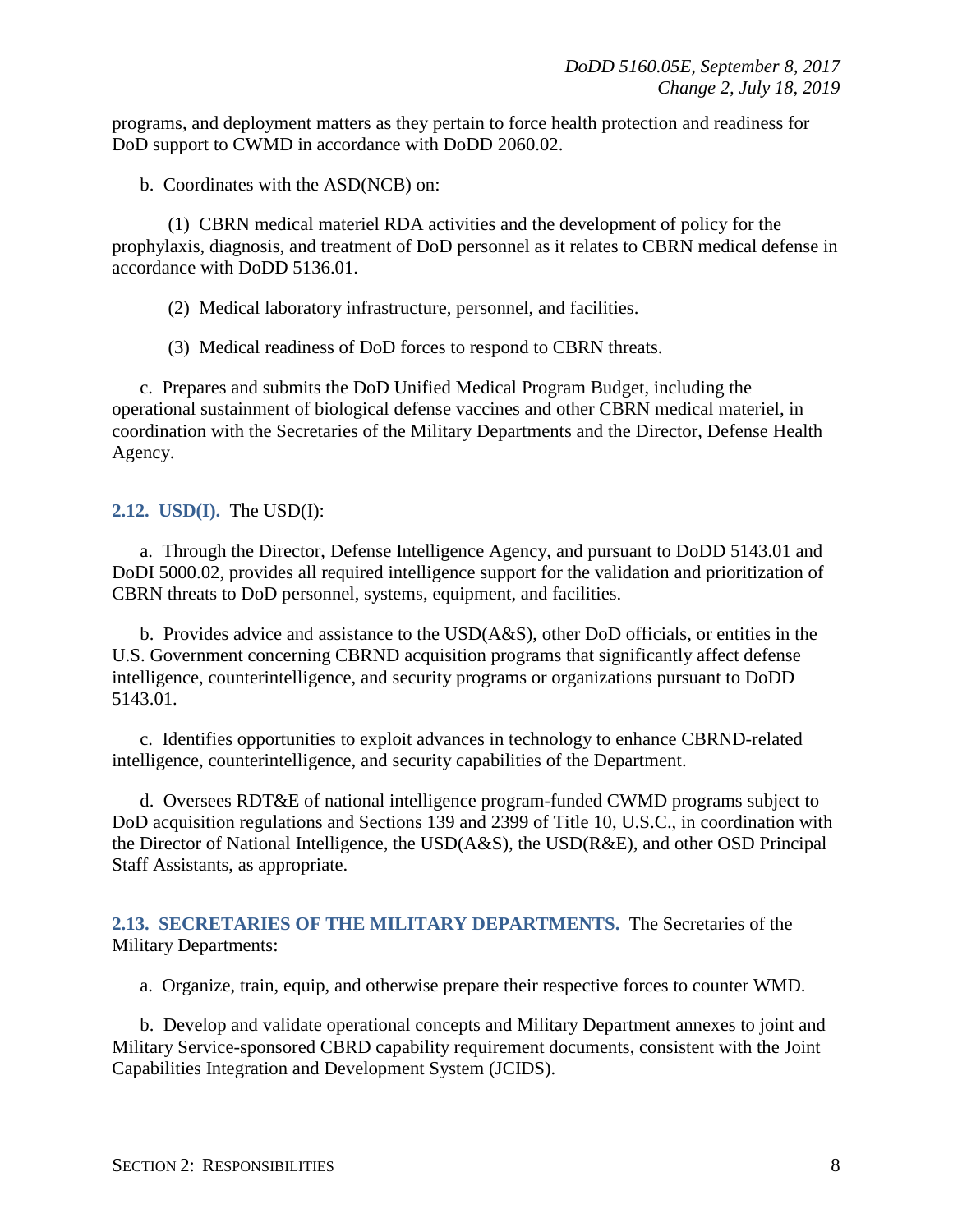c. Coordinate the JCIDS approval of Military Service-sponsored CBRD capability requirement documents through the JRO-CBRND.

d. Budget for the operations and sustainment of CBRD equipment and materiel.

e. Plan and program for the safety and security requirements at DoD laboratories working with chemical and biological agents in accordance with DoDIs 5210.65 and 5210.88.

f. Provide personnel and facilities as required to support the CBRND joint materiel developer.

<span id="page-8-0"></span>**2.14. SECRETARY OF THE ARMY.** In addition to the responsibilities in Paragraph 2.13 and pursuant to Section 1522 of Title 50, U.S.C.; consistent with the February 26, 1994 Secretary of Defense and April 22, 2003 USD(AT&L) memoranda; and in accordance with DoDD 5101.1, the Secretary of the Army in his or her capacity as the DoD EA for the CBDP:

a. Serves as the DoD EA to coordinate and integrate RDT&E and acquisition requirements of the Military Departments for chemical and biological warfare defense programs.

b. Reviews all funding requirements for the CBDP throughout the PPBE cycle.

c. Through the Assistant Secretary of the Army for Acquisition, Logistics, and Technology, maintains the Joint Program Executive Office for Chemical, Biological, Radiological, and Nuclear Defense to be the Joint Service Materiel Developer, Milestone Decision Authority, Type Classification Authority, and total life cycle acquisition manager for designated Acquisition Category II and III programs.

d. Through the Deputy Under Secretary of the Army, maintains the T&E Executive for the CBDP to oversee adequacy of T&E programs and infrastructure supporting the CBDP test requirements.

e. Maintains the Joint Combat Developer for Experimentation to synchronize and integrate joint capabilities experimentation and demonstrations for CBRD to support the JCIDS and RDA processes, in coordination with the other Military Departments; the Joint Staff; and the Director, DTRA.

f. Maintains the Joint CBRND Program Analysis and Integration Office to:

(1) Provide independent analysis, review, and integration functions for the CBDP.

(2) Determine the overall health of the CBDP against objectives and evaluate alternatives to shape program policy and guidance.

(3) Inform oversight of the CBDP pursuant to responsibilities of the ASD(NCB), the DASD(CBD), and the DoD EA, or designee, in accordance with Paragraphs 2.2., 2.3., and this section.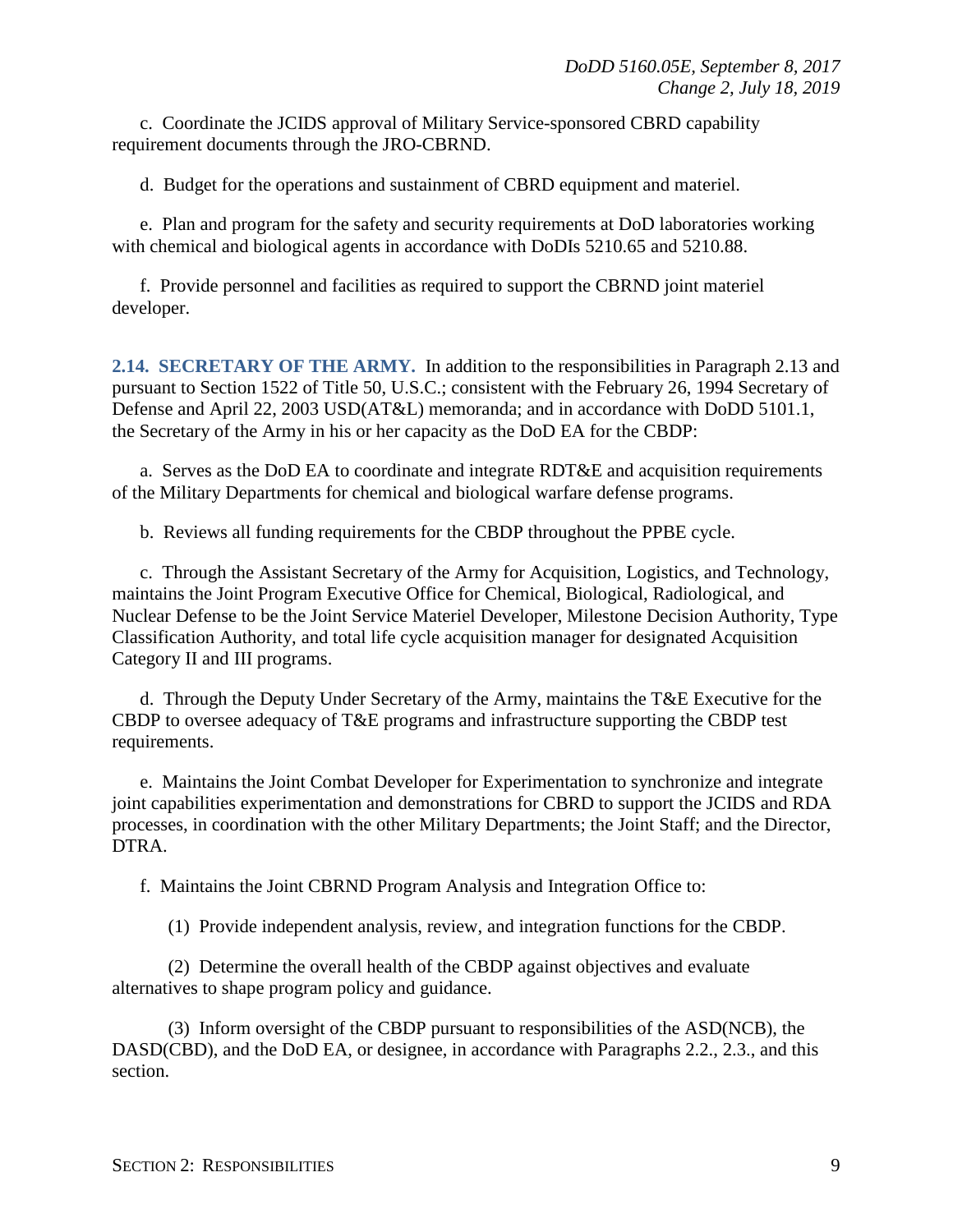(4) Integrate PPBE functions across CBDP organizations and defense-wide program elements.

(5) Perform CBDP RDA planning that details mid- and far-term CBDP goals, objectives, and transition of materiel within each phase of the acquisition process consistent with the DoD Strategy for Countering Weapons of Mass Destruction.

(6) Maintain the CBDP Future Years Defense Program and support development of the CBDP Program Objective Memorandum and Program and Budget Review submissions.

(7) Lead development of CBDP budget submissions.

#### <span id="page-9-0"></span>**2.15. CHAIRMAN OF THE JOINT CHIEFS OF STAFF.** The Chairman of the Joint Chiefs of Staff:

a. Pursuant to Sections 163 and 181 of Title 10, U.S.C., advises the Secretary of Defense by identifying, assessing, and prioritizing joint CBRND operational capability requirements to meet the national military strategy.

b. In consultation with the DoD Components, validates and prioritizes CBRN threats to DoD personnel, equipment, and weapon systems.

c. Through the Joint Staff/J-8 Director for Force Structure, Resources, and Assessment, maintains the Director of the JRO-CBRND to identify, coordinate, and approve joint CBRND operational requirements and joint operational concepts and architectures.

d. Supports and facilitates the development of multi-Service and joint CBRND doctrine, training, leader development and education, and exercises.

e. Maintains visibility of CBRND-related demonstration activities of the Military Services, Combatant Commands, and relevant Defense Agencies.

f. Leads development of the CBDP Program Objective Memorandum recommendation in accordance with the April 22, 2003 USD(AT&L) memorandum.

g. Develops and maintains the Joint CBRND Modernization Plan.

#### <span id="page-9-1"></span>**2.16. CHIEF, NATIONAL GUARD BUREAU.** The Chief, National Guard Bureau:

a. Participates in DoD processes supporting CBRD RDA, including PPBE, JCIDS, and DoD support for strategic analysis, to ensure that unique National Guard CBRD operational concepts, capability requirements, and functions are looked at in context of the respective processes and clearly articulated in the outputs of each process.

b. Coordinates with the Secretaries of the Army and Air Force to program and budget for the operation and sustainment of CBDP equipment provided to the National Guard.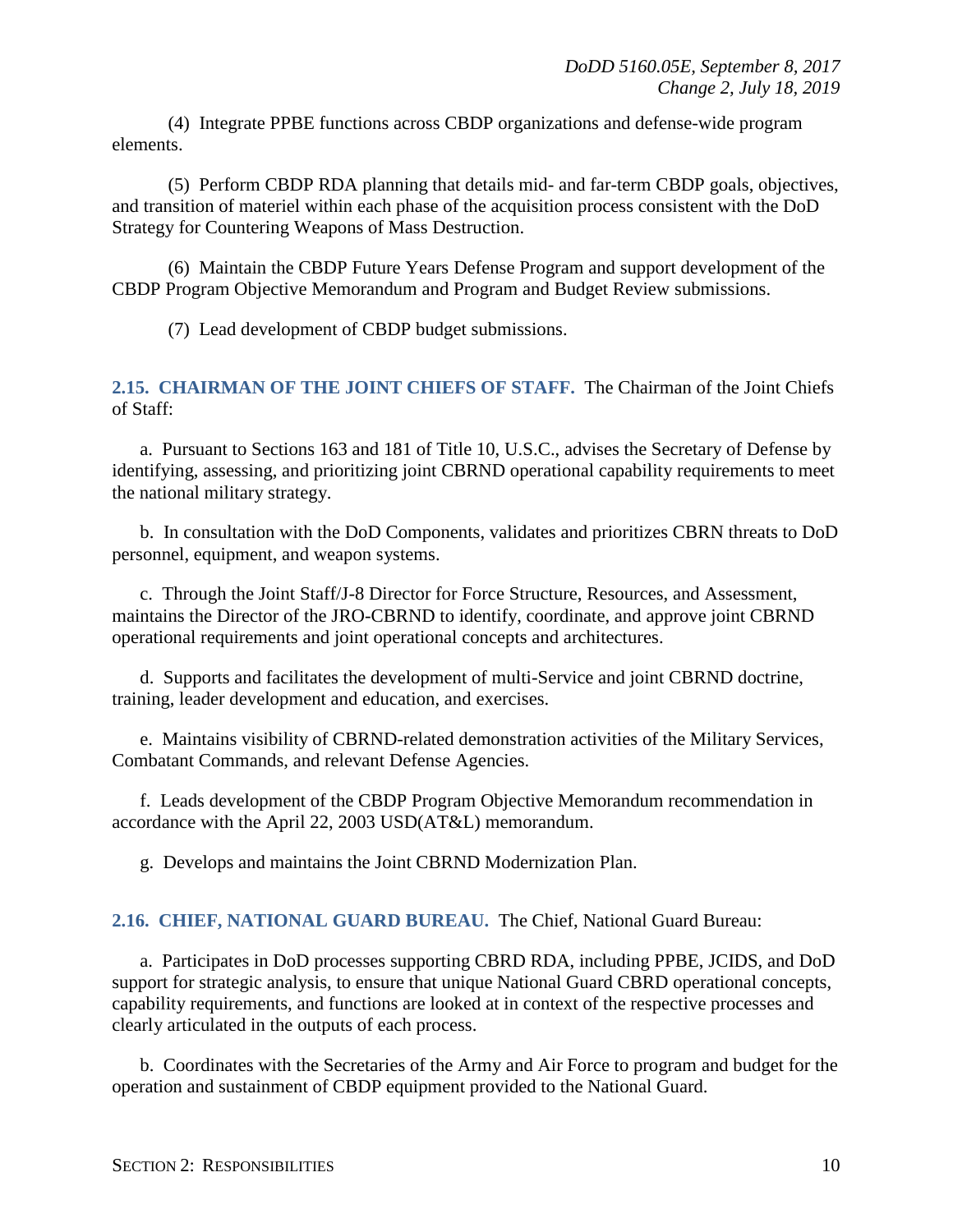## **GLOSSARY**

#### <span id="page-10-1"></span><span id="page-10-0"></span>**G.1. ACRONYMS.**

| ASD(HA)<br>ASD(NCB)                                                                    | <b>Assistant Secretary of Defense for Health Affairs</b><br>Assistant Secretary of Defense for Nuclear, Chemical, and Biological<br><b>Defense Programs</b>                                                                                                                                        |
|----------------------------------------------------------------------------------------|----------------------------------------------------------------------------------------------------------------------------------------------------------------------------------------------------------------------------------------------------------------------------------------------------|
| <b>CBDP</b><br><b>CBR</b><br><b>CBRD</b><br><b>CBRN</b><br><b>CBRND</b><br><b>CWMD</b> | <b>Chemical and Biological Defense Program</b><br>chemical, biological, and radiological<br>chemical, biological, and radiological defense<br>chemical, biological, radiological, and nuclear<br>chemical, biological, radiological, and nuclear defense<br>countering weapons of mass destruction |
| <b>DARPA</b><br>DASD(CBD)<br><b>DoDD</b><br>DoDI<br><b>DTRA</b>                        | Defense Advanced Research Projects Agency<br>Deputy Assistant Secretary of Defense for Chemical and Biological<br><b>Defense Programs</b><br>DoD directive<br>DoD instruction<br><b>Defense Threat Reduction Agency</b>                                                                            |
| EA                                                                                     | <b>Executive Agent</b>                                                                                                                                                                                                                                                                             |
| <b>JCIDS</b><br><b>JRO-CBRND</b>                                                       | Joint Capabilities Integration and Development System<br>Joint Requirements Office for CBRN Defense                                                                                                                                                                                                |
| <b>PPBE</b>                                                                            | Planning, Programming, Budgeting, and Execution                                                                                                                                                                                                                                                    |
| <b>RDA</b><br>RDT&E                                                                    | research, development, and acquisition<br>research, development, test, and evaluation                                                                                                                                                                                                              |
| S&T                                                                                    | science and technology                                                                                                                                                                                                                                                                             |
| T&E                                                                                    | test and evaluation                                                                                                                                                                                                                                                                                |
| U.S.C.<br>USD(AT&L)                                                                    | <b>United States Code</b><br>Under Secretary of Defense for Acquisition, Technology, and<br>Logistics                                                                                                                                                                                              |
| USD(A&S)<br>USD(I)<br>USD(P)<br>USD(P&R)<br>USD(R&E)                                   | Under Secretary of Defense for Acquisition and Sustainment<br>Under Secretary of Defense for Intelligence<br>Under Secretary of Defense for Policy<br>Under Secretary of Defense for Personnel and Readiness<br>Under Secretary of Defense for Research and Engineerin                             |
| <b>WMD</b>                                                                             | weapons of mass destruction                                                                                                                                                                                                                                                                        |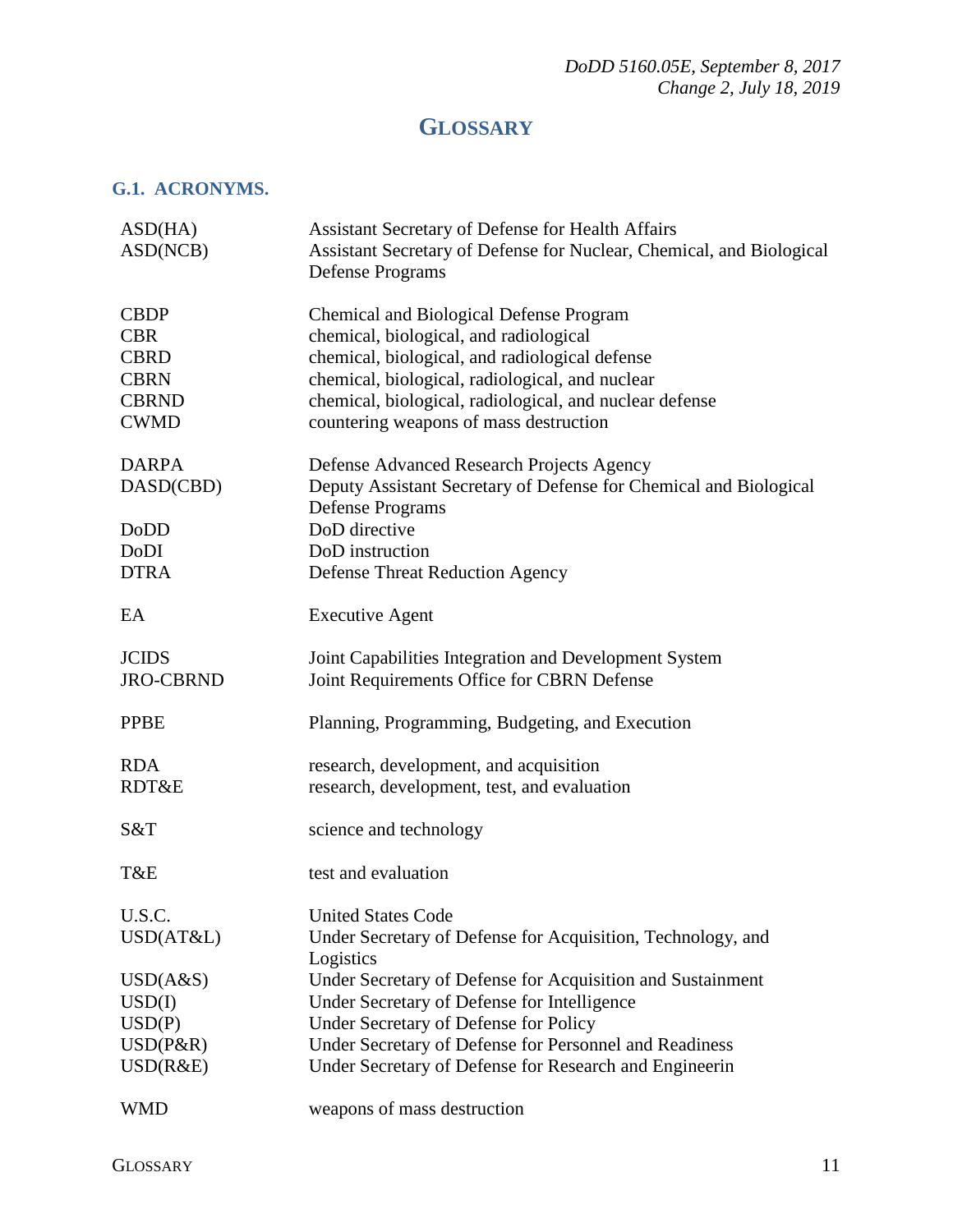<span id="page-11-0"></span>**G.2. DEFINITIONS.** Unless otherwise noted, these terms and their definitions are for the purpose of this issuance.

**CBRD.** Measures taken to minimize or negate the vulnerabilities to, and effects of, a chemical, biological, or radiological hazard or incident.

**CBRN defense.** Defined in the DoD Dictionary of Military and Associated Terms.

**CBRN environment.** Defined in the DoD Dictionary of Military and Associated Terms.

**Special Interest Program.** An acquisition program that falls below Major Defense Acquisition Program dollar thresholds and is determined by the Defense Acquisition Executive as requiring additional oversight based on one or more of the following factors: technological complexity; congressional interest; a large commitment of resources; or the program is critical to the achievement of a capability or set of capabilities, part of a system of systems, or a joint program.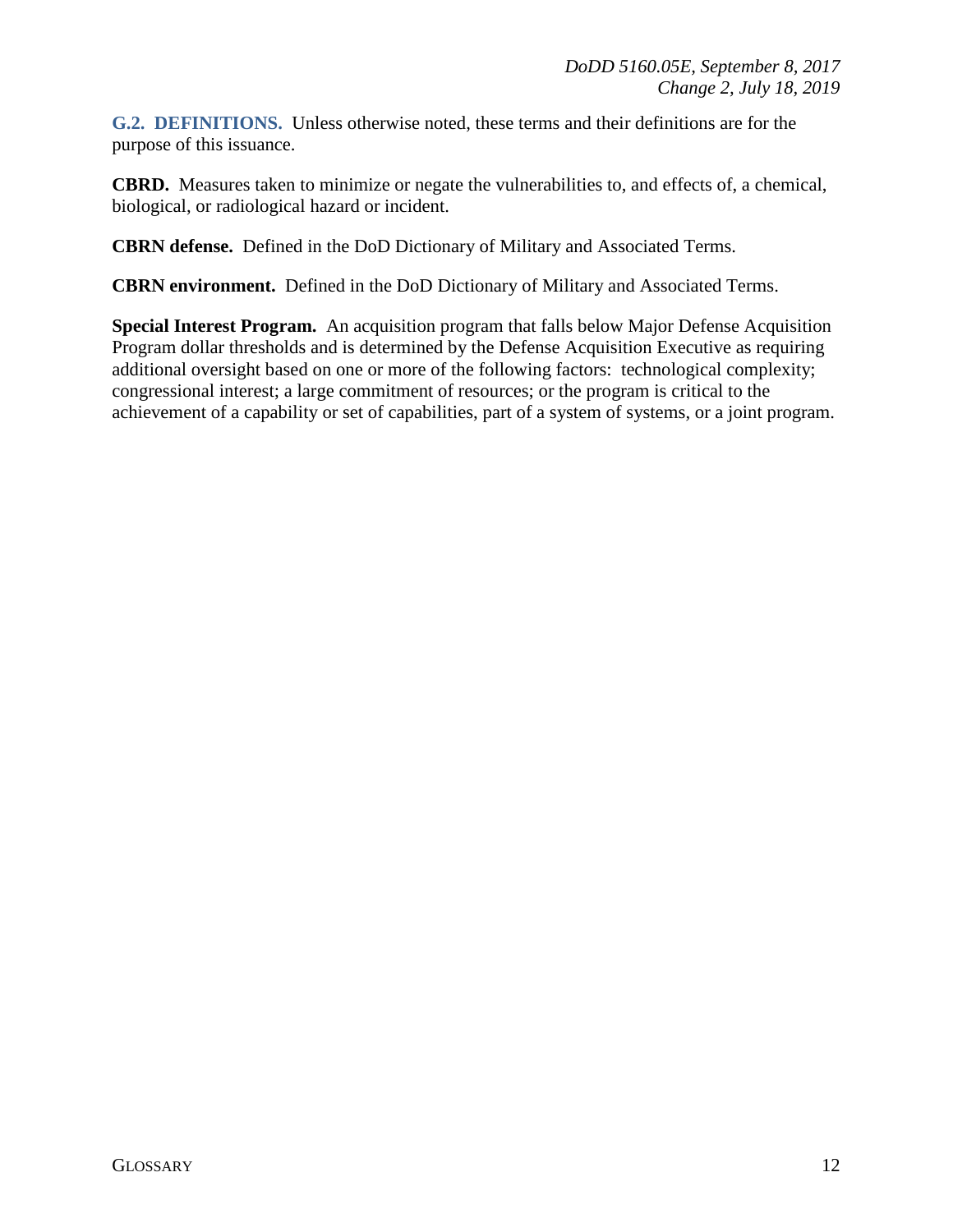#### **REFERENCES**

<span id="page-12-0"></span>Code of Federal Regulations, Title 15

Code of Federal Regulations, Title 22

- "Convention on the Prohibition of the Development, Production and Stockpiling of Bacteriological (Biological) and Toxin Weapons and on Their Destruction," April 10, 1972, [1](#page-12-1)015 U.N.T.S.  $163<sup>1</sup>$
- "Convention on the Prohibition of the Development, Production, Stockpiling and use of Chemical Weapons and on Their Destruction," January 13, 1993, 1974 U.N.T.S. 317[2](#page-12-2)

"Department of Defense Strategy for Countering Weapons of Mass Destruction," June 2014[3](#page-12-3)

Deputy Secretary of Defense Memorandum, "Establishment of the Office of the Under Secretary of Defense for Research and Engineering and the Office of the Under Secretary of Defense for Acquisition and Sustainment," July 13, 2018

DoD Directive 2060.02, "DoD Countering Weapons of Mass Destruction (WMD) Policy," January 27, 2017

DoD Directive 2060.01, "Implementation of, and Compliance with, Arms Control Agreements," January 9, 2001, as amended

DoD Directive 5000.01, "The Defense Acquisition System," May 12, 2003, as amended

- DoD Directive 5101.1, "DoD Executive Agent," September 3, 2002, as amended
- DoD Directive 5105.62, "Defense Threat Reduction Agency (DTRA)," April 24, 2013, as amended
- DoD Directive 5105.71, "Department of Defense Test Resource Management Center (TRMC)," March 8, 2004
- DoD Directive 5111.13, "Assistant Secretary of Defense for Homeland Defense and Americas' Security Affairs (ASD(HD&ASA))," March 23, 2018
- DoD Directive 5111.18, "Assistant Secretary of Defense for Homeland Defense and Global Strategic Affairs Security (ASD(HD&GS))," March 14, 2018
- DoD Directive 5134.08, "Assistant Secretary of Defense for Nuclear, Chemical, and Biological Programs (ASD(NCB))," January 14, 2009, as amended
- DoD Directive 5134.3, "Director of Defense Research and Engineering (DDR&E)," November 3, 2003
- DoD Directive 5136.01, "Assistant Secretary of Defense for Health Affairs (ASD(HA))," September 30, 2013, as amended
- DoD Directive 5143.01, "Under Secretary for Defense for Intelligence (USD(I))," October 24, 2014, as amended
- DoD Instruction 2040.02, "International Transfers of Technology, Articles, and Services," March 27, 2014, as amended

 $\overline{a}$ 

<span id="page-12-1"></span><sup>&</sup>lt;sup>1</sup> Available on the Internet at https://www.state.gov/t/isn/bw/c48738.htm

<span id="page-12-2"></span><sup>&</sup>lt;sup>2</sup> Available on the Internet at https://www.state.gov/t/avc/trty/127917.htm

<span id="page-12-3"></span><sup>&</sup>lt;sup>3</sup> Available on the Internet at http://archive.defense.gov/pubs/DoD\_Strategy\_for\_Countering\_Weapons\_of\_Mass

Destruction dated June 2014.pdf